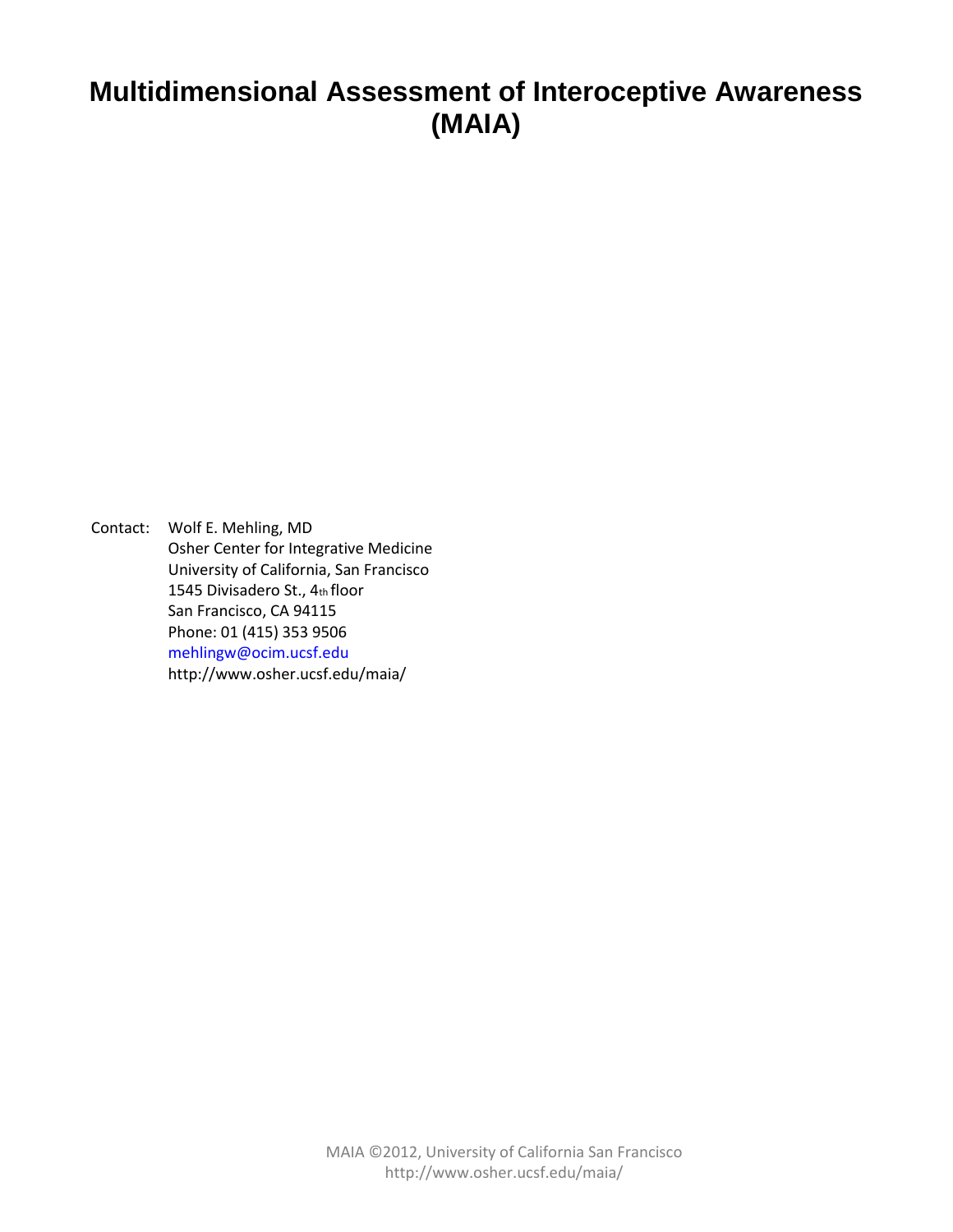## **Multidimensional Assessment of Interoceptive Awareness**

#### **Permission and Copyright**

Although the MAIA survey is copyrighted, it is available without charge and no written permission is required for its use. This assumes agreement with the following as a consequence of using a MAIA survey:

 Please refer to the survey using its complete name – Multidimensional Assessment of Interoceptive Awareness and provide the appropriate citation.

 Modifications may be made without our written permission. However, please clearly identify any modifications in any publications as having been made by the users. If you modify the survey, please let us know for our records.

 We recommend including entire subscales when selecting items from the MAIA to retain the psychometric features of these subscales (rather than selecting items from subscales).

If you translate the MAIA into another language, please send us a copy for our records.

 If other investigators are interested in obtaining the survey, please refer them to the source document (PLoS-ONE 2012, and www.osher.ucsf.edu/maia/) to assure they obtain the most recent version and scoring instructions.

### **Scoring Instructions**

Take the average of the items on each scale. **Note: Reverse-score items 5, 6, and 7 on Not-Distracting, and items 8 and 9 on Not-Worrying.** 

**1. Noticing:** Awareness of uncomfortable, comfortable, and neutral body sensations

Q1 + Q2 + Q3 + Q4 / 4 =

- **2. Not-Distracting:** Tendency not to ignore or distract oneself from sensations of pain or discomfort Q5(**reverse**)\_\_\_\_\_\_ + Q6(**reverse**)\_\_\_\_\_\_ + Q7(**reverse**)\_\_\_\_\_\_ / 3 = \_\_\_\_\_\_\_\_\_\_\_
- **3. Not-Worrying:** Tendency not to worry or experience emotional distress with sensations of pain or discomfort Q8(**reverse**)\_\_\_\_\_\_ + Q9(**reverse**)\_\_\_\_\_\_ + Q10\_\_\_\_\_\_ / 3 = \_\_\_\_\_\_\_\_\_\_\_

**4. Attention Regulation:** Ability to sustain and control attention to body sensations

 $Q11$   $+ Q12$   $+ Q13$   $+ Q14$   $+ Q15$   $+ Q16$   $+ Q17$  / 7 =

- **5. Emotional Awareness:** Awareness of the connection between body sensations and emotional states  $Q18$  +  $Q19$  +  $Q20$  +  $Q21$  +  $Q22$  / 5 =
- **6. Self-Regulation:** Ability to regulate distress by attention to body sensations

 $Q23 \rightarrow Q24 \rightarrow Q25 \rightarrow Q26 \rightarrow Q4=$ 

**7. Body Listening:** Active listening to the body for insight

 $Q27$   $+$   $Q28$   $+$   $Q29$   $/$   $3=$   $-$ 

**8. Trusting:** Experience of one's body as safe and trustworthy  $Q30$  +  $Q31$  +  $Q32$  /  $3=$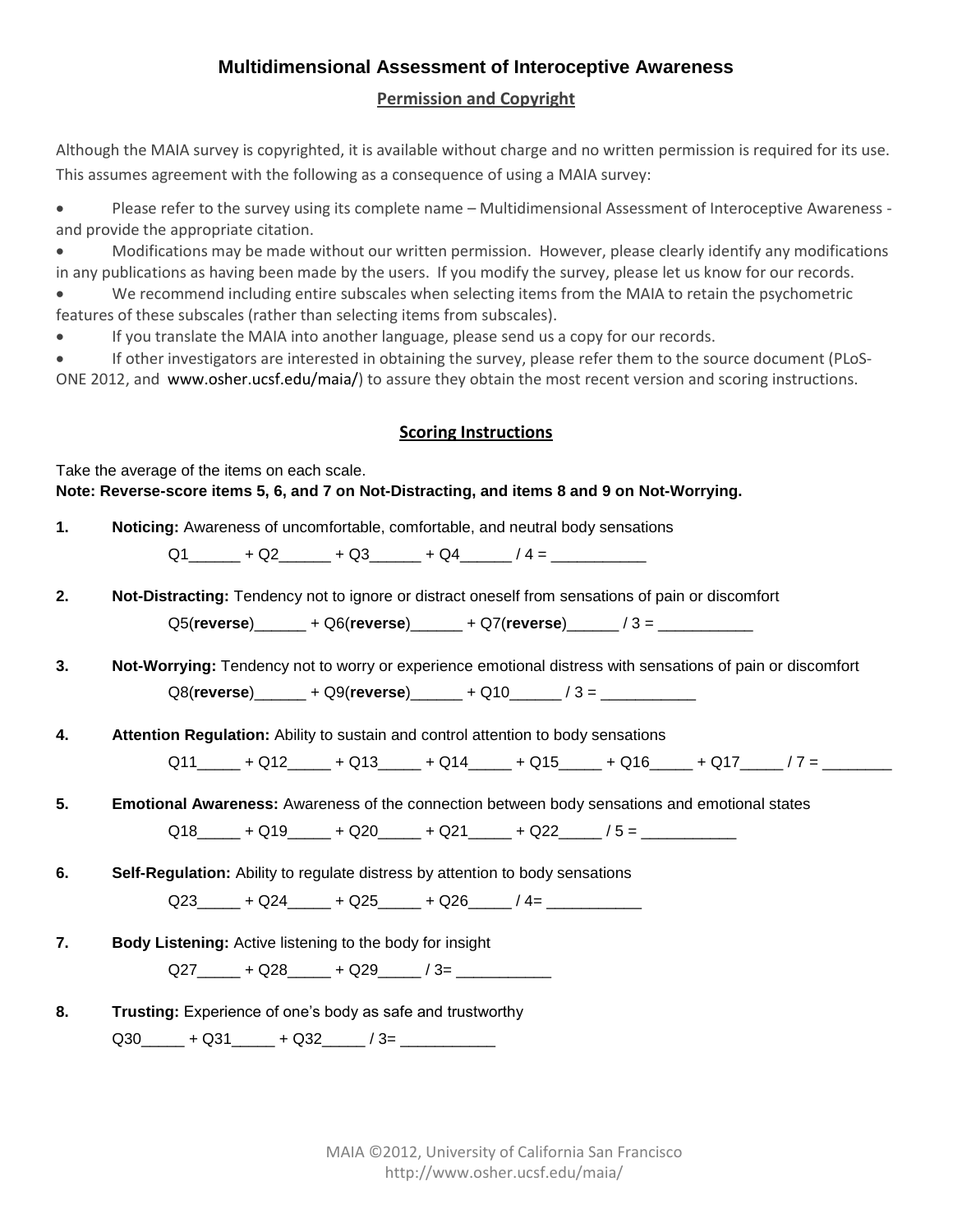## **Below you will find a list of statements. Please indicate how often each statement applies to you generally in daily life.**

|                                                                                                            | Circle one number on each line |              |                |                |                |               |  |
|------------------------------------------------------------------------------------------------------------|--------------------------------|--------------|----------------|----------------|----------------|---------------|--|
|                                                                                                            | <b>Never</b>                   |              |                |                |                | <b>Always</b> |  |
| 1. When I am tense I notice where the tension is located in my<br>body.                                    | $\overline{0}$                 | $\mathbf{1}$ | 2              | 3              | $\overline{4}$ | 5             |  |
| 2. I notice when I am uncomfortable in my body.                                                            | $\mathbf 0$                    | 1            | $\overline{2}$ | 3              | 4              | 5             |  |
| 3. I notice where in my body I am comfortable.                                                             | $\overline{0}$                 | $\mathbf{1}$ | $\overline{2}$ | 3              | $\overline{4}$ | 5             |  |
| 4. I notice changes in my breathing, such as whether it slows<br>down or speeds up.                        | $\mathbf 0$                    | $\mathbf 1$  | $\overline{2}$ | 3              | 4              | 5             |  |
| 5. I do not notice (I ignore) physical tension or discomfort<br>until they become more severe.             | $\overline{0}$                 | $\mathbf{1}$ | $\overline{2}$ | 3              | $\overline{4}$ | 5             |  |
| 6. I distract myself from sensations of discomfort.                                                        | $\mathbf 0$                    | 1            | $\overline{2}$ | 3              | 4              | 5             |  |
| 7. When I feel pain or discomfort, I try to power through it.                                              | $\overline{0}$                 | $\mathbf{1}$ | $\overline{2}$ | 3              | $\overline{4}$ | 5             |  |
| 8. When I feel physical pain, I become upset.                                                              | $\mathbf 0$                    | 1            | $\overline{2}$ | 3              | 4              | 5             |  |
| 9. I start to worry that something is wrong if I feel any discomfort.                                      | $\overline{0}$                 | $\mathbf{1}$ | $\overline{2}$ | 3              | $\overline{4}$ | 5             |  |
| 10. I can notice an unpleasant body sensation without worrying<br>about it.                                | $\mathbf 0$                    | 1            | $\overline{2}$ | 3              | 4              | 5             |  |
| 11. I can pay attention to my breath without being distracted by<br>things happening around me.            | $\overline{0}$                 | $\mathbf{1}$ | $\overline{2}$ | 3              | $\overline{4}$ | 5             |  |
| 12. I can maintain awareness of my inner bodily sensations even<br>when there is a lot going on around me. | $\mathbf 0$                    | 1            | 2              | 3              | 4              | 5             |  |
| 13. When I am in conversation with someone, I can pay attention<br>to my posture.                          | $\mathbf 0$                    | $\mathbf 1$  | $\overline{2}$ | 3              | $\overline{4}$ | 5             |  |
| 14. I can return awareness to my body if I am distracted.                                                  | $\mathbf 0$                    | $\mathbf 1$  | $\overline{2}$ | 3              | 4              | 5             |  |
| 15. I can refocus my attention from thinking to sensing my body.                                           | $\mathbf 0$                    | $\mathbf{1}$ | $\overline{2}$ | $\mathfrak{S}$ | $\overline{4}$ | 5             |  |
| 16. I can maintain awareness of my whole body even when a<br>part of me is in pain or discomfort.          | $\mathbf 0$                    | 1            | $\overline{2}$ | 3              | 4              | 5             |  |